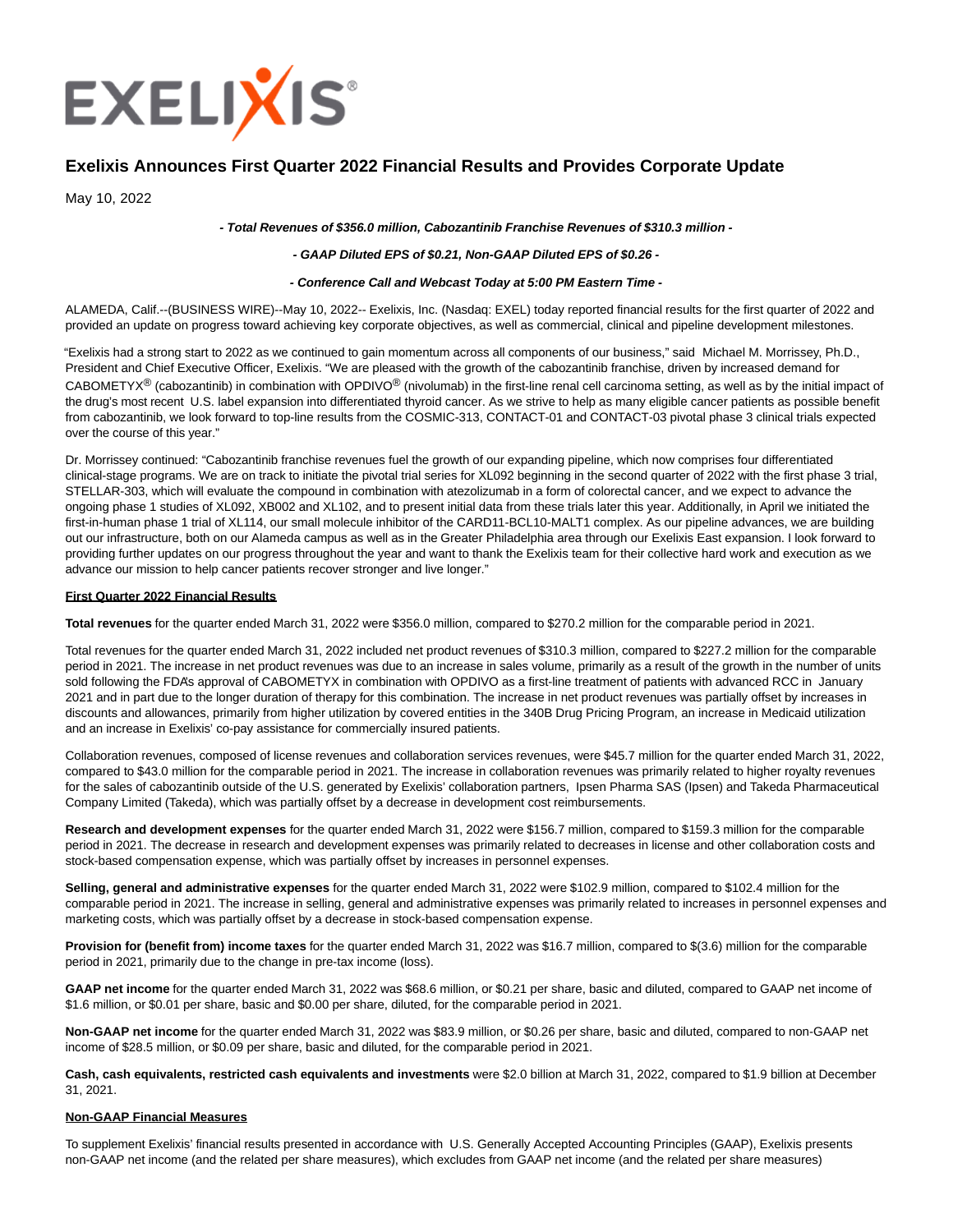stock-based compensation expense, adjusted for the related income tax effect for all periods presented.

Exelixis believes that the presentation of these non-GAAP financial measures provides useful supplementary information to, and facilitates additional analysis by, investors. In particular, Exelixis believes that these non-GAAP financial measures, when considered together with its financial information prepared in accordance with GAAP, can enhance investors' and analysts' ability to meaningfully compare Exelixis' results from period to period, and to identify operating trends in Exelixis' business. Exelixis has excluded stock-based compensation expense, adjusted for the related income tax effect, because it is a non-cash item that may vary significantly from period to period as a result of changes not directly or immediately related to the operational performance for the periods presented. Exelixis also regularly uses these non-GAAP financial measures internally to understand, manage and evaluate its business and to make operating decisions.

These non-GAAP financial measures are in addition to, not a substitute for, or superior to, measures of financial performance prepared in accordance with GAAP. Exelixis encourages investors to carefully consider its results under GAAP, as well as its supplemental non-GAAP financial information and the reconciliation between these presentations, to more fully understand Exelixis' business. Reconciliations between GAAP and non-GAAP results are presented in the tables of this release.

#### **2022 Financial Guidance**

Exelixis is maintaining the following previously provided financial guidance for fiscal year 2022:

| Total revenues                                   | \$1.525 billion - \$1.625 billion |  |  |
|--------------------------------------------------|-----------------------------------|--|--|
| Net product revenues                             | \$1.325 billion - \$1.425 billion |  |  |
| Cost of goods sold                               | 5% - 6% of net product revenues   |  |  |
| Research and development expenses (1)            | \$725 million - \$775 million     |  |  |
| Selling, general and administrative expenses (2) | \$400 million - \$450 million     |  |  |
| Effective tax rate                               | $20\% - 22\%$                     |  |  |

(1) Includes \$45 million of non-cash stock-based compensation expense.

(2) Includes \$50 million of non-cash stock-based compensation expense.

## **Cabozantinib Highlights**

\_\_\_\_\_\_\_\_\_\_\_\_\_\_\_\_\_\_\_\_

**Cabozantinib Franchise Net Product Revenues and Royalties.** Net product revenues generated by the cabozantinib franchise in the U.S. were \$310.3 million during the first quarter of 2022, up 3% over the prior quarter, with net product revenues of \$302.8 million from CABOMETYX and \$7.5 million from COMETRIQ<sup>®</sup> (cabozantinib). Exelixis earned \$27.0 million in royalty revenues during the quarter ended March 31, 2022, pursuant to collaboration agreements with its partners, Ipsen and Takeda.

**Completion of Enrollment in CONTACT-03 Pivotal Trial of Cabozantinib in Combination with Atezolizumab in Previously Treated Metastatic Renal Cell Carcinoma (RCC).** In January 2022, Exelixis announced that enrollment was complete for CONTACT-03, the global phase 3 pivotal trial evaluating cabozantinib in combination with atezolizumab versus cabozantinib alone in patients with locally advanced or metastatic clear cell or non-clear cell RCC who progressed during or following treatment with an immune checkpoint inhibitor (ICI). CONTACT-03 enrolled 523 patients who were randomized 1:1 to the experimental arm of cabozantinib in combination with atezolizumab and the control arm of cabozantinib alone. The primary endpoints of the trial are progression-free survival (PFS) per Response Evaluation Criteria in Solid Tumors v. 1.1 as assessed by independent radiology review and overall survival (OS). Secondary endpoints include PFS, objective response rate (ORR) and duration of response as assessed by study investigators. CONTACT-03 is sponsored by F. Hoffmann-La Roche Limited and co-funded by Exelixis. Interim data from the trial are anticipated in the second half of 2022.

**Cabozantinib Data at the 2022 American Society of Clinical Oncology (ASCO) Gastrointestinal Cancers Symposium (ASCO GI 2022).** In January 2022, investigators presented encouraging data from two trials of cabozantinib in combination with ICIs for the treatment of advanced colorectal cancer (CRC) at ASCO GI 2022. The results reinforce Exelixis' decision to pursue clinical development of XL092, which pairs a target profile similar to cabozantinib with a potentially significantly improved safety profile, in advanced CRC through the STELLAR-303 global phase 3 pivotal trial expected to initiate in the second quarter of 2022.

**Cabozantinib Data at the 2022 ASCO Genitourinary Cancers Symposium (ASCO GU 2022).** In February 2022, cabozantinib was the subject of multiple data presentations at ASCO GU 2022. Notable presentations include two additional data sets from the phase 3 pivotal CheckMate -9ER study providing final OS analysis and organ-specific target lesion assessments with two-year follow-up, and updated health-related quality of life results.

## **Announcement of Final OS Results from Phase 3 COSMIC-312 Trial in Patients with Previously Untreated Advanced Hepatocellular**

**Carcinoma (HCC).** In March 2022, Exelixis announced results from the final analysis of the second primary endpoint of OS from the phase 3 COSMIC-312 trial, which evaluated cabozantinib in combination with atezolizumab versus sorafenib in patients with previously untreated advanced HCC. The final analysis showed neither improvement nor detriment in OS for cabozantinib in combination with atezolizumab versus sorafenib. Based on this outcome for OS and the rapidly evolving treatment landscape for previously untreated advanced HCC, Exelixis decided not to submit a supplemental New Drug Application to the U.S. FDA.

**Exelixis' Partner Ipsen Receives European Commission (EC) and Health Canada Approvals for CABOMETYX for Patients with Previously Treated Radioactive Iodine (RAI)-Refractory Differentiated Thyroid Cancer (DTC).** In May 2022, Exelixis announced its partner Ipsen received approval from the EC for CABOMETYX as a monotherapy for the treatment of adult patients with locally advanced or metastatic DTC, refractory or not eligible to RAI who have progressed during or after prior systemic therapy. This approval allows for the marketing of CABOMETYX in this indication in all 27 member states of the European Union, Norway, Liechtenstein and Iceland. Similarly, in late April 2022, Ipsen received approval from Health Canada to market CABOMETYX for a similar DTC indication in Canada. Both approvals were based on the positive results of the phase 3 COSMIC-311 pivotal trial.

**Cabozantinib Data Presentations at the 2022 ASCO Annual Meeting.** In June 2022, cabozantinib will be the subject of 13 presentations at this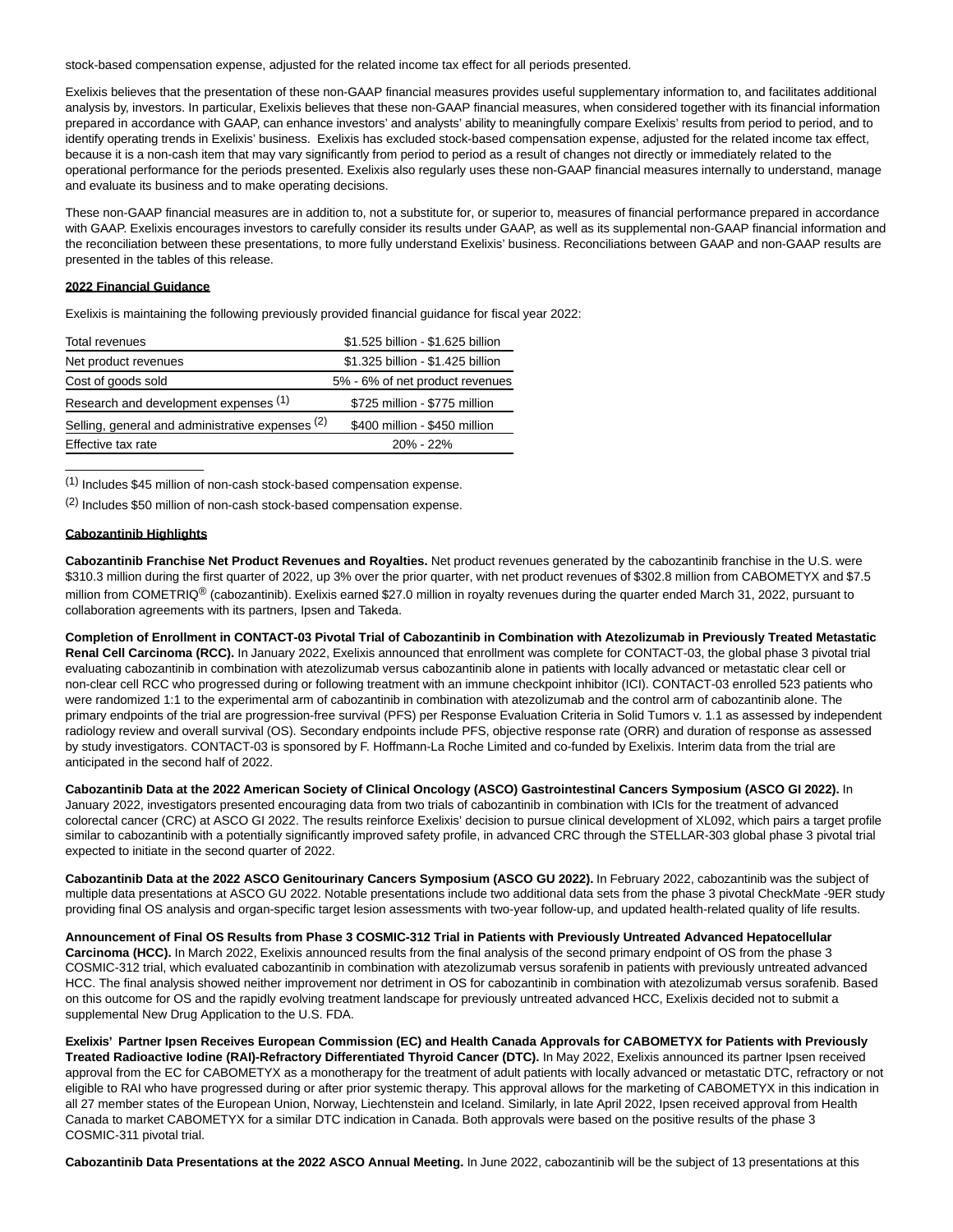year's ASCO Annual Meeting, being held from June 3-7 in Chicago. Notable presentations will include results from cohorts 7 and 20 in non-small cell lung cancer and cohorts 3, 4 and 5 in urothelial carcinoma from the ongoing COSMIC-021 study evaluating cabozantinib in combination with atezolizumab across multiple tumor types, and a phase 2 investigator-sponsored trial from the Emory Winship Cancer Institute evaluating the combination of cabozantinib and pembrolizumab in recurrent metastatic head and neck squamous cell carcinoma.

# **Pipeline Highlights**

**Amendment of Option and License Agreement for XB002, an Antibody-Drug Conjugate (ADC) Targeting Tissue Factor (TF).** In January 2022, Exelixis and Iconic Therapeutics, Inc. (Iconic) announced amended terms to their May 2019 exclusive option and license agreement for XB002, a next-generation TF-targeting ADC. Under the amended agreement, Exelixis acquired broad rights to use the anti-TF antibody incorporated into XB002 for any application, including conjugated to other payloads, as well as rights within oncology to a number of other anti-TF antibodies developed by Iconic, including for use in ADCs and multispecific biotherapeutics. Based on early clinical data supportive of a potentially differentiated and best-in-class profile, Exelixis intends to aggressively expand development of XB002, both as a monotherapy and in combination with ICIs and other targeted therapies, across a wide range of tumor types, including indications other than those currently addressed by commercially available TF-targeted therapies. Exelixis expects to provide clinical updates from the ongoing phase 1 study of XB002 in the second half of 2022.

**Initiation of First-In-Human Phase 1 Trial Evaluating XL114 Monotherapy in Patients with Non-Hodgkin's Lymphoma (NHL).** In April 2022, Exelixis announced the initiation of the dose-escalation stage of the first-in-human phase 1 trial of XL114, a novel anti-cancer compound that inhibits the CARD11-BCL10-MALT1 complex, as a monotherapy in patients with NHL who have received prior standard therapies. The objectives of the study are to determine the recommended dose and/or the maximum tolerated dose of XL114 and to evaluate the safety and preliminary efficacy of XL114 in patients with NHL. The dose-escalation stage will determine the recommended dose of XL114 in patients with advanced B- and T-cell NHL. In the cohort-expansion stage, the safety and preliminary efficacy of XL114 will be further evaluated in various B-cell NHL-specific expansion cohorts. The primary endpoint of the expansion stage will be ORR based on lymphoma-specific response criteria as assessed by the investigator. Exelixis in-licensed XL114 from Aurigene Discovery Technologies Limited under the companies' July 2019 collaboration, option and license agreement and assumed responsibility for the future clinical development, commercialization and global manufacturing of XL114.

# **Corporate Updates**

**Appointment of Vicki L. Goodman, M.D., as Executive Vice President, Product Development & Medical Affairs and Chief Medical Officer (CMO).** In January 2022, Exelixis announced the appointment of Vicki L. Goodman, M.D., as Executive Vice President, Product Development & Medical Affairs and CMO. Dr. Goodman has more than 20 years of oncology experience as a drug development leader at global biopharmaceutical organizations, regulator and clinician. She joined from Merck & Co., where she served as Vice President, Clinical Research and Therapeutic Area Head, Late Stage Oncology. Dr. Goodman is based in the Greater Philadelphia area. As part of her role overseeing the company's product development operations, she is leading the buildout of a new Exelixis team that will expand the company's development activities on the East Coast. Exelixis' East Coast presence will complement the company's growing West Coast development team and enable the company to lay additional groundwork for potential future growth outside the U.S.

# **Basis of Presentation**

Exelixis has adopted a 52- or 53-week fiscal year that generally ends on the Friday closest to December 31<sup>st</sup>. For convenience, references in this press release as of and for the fiscal periods ended April 1, 2022, and April 2, 2021, are indicated as being as of and for the periods ended March 31, 2022, and March 31, 2021, respectively.

# **Conference Call and Webcast**

Exelixis management will discuss the company's financial results for the first quarter of 2022 and provide a general business update during a conference call beginning at 5:00 p.m. ET / 2:00 p.m. PT today, Tuesday, May 10, 2022.

To access the webcast link, log ont[o www.exelixis.com a](https://cts.businesswire.com/ct/CT?id=smartlink&url=http%3A%2F%2Fwww.exelixis.com&esheet=52713212&newsitemid=20220509006077&lan=en-US&anchor=www.exelixis.com&index=1&md5=22aa587b4cae4d900c32a2877a72fd69)nd proceed to the News & Events / Event Calendar page under the Investors & Media heading. Please connect to the company's website at least 15 minutes prior to the conference call to ensure adequate time for any software download that may be required to listen to the webcast. Alternatively, please call 855-793-2457 (domestic) or 631-485-4921 (international) and provide the conference call passcode 6282616 to join by phone.

A telephone replay will be available until 8:00 p.m. ET on Thursday, May 12, 2022. Access numbers for the telephone replay are: 855-859-2056 (domestic) and 404-537-3406 (international); the passcode is 6282616. A webcast replay will also be archived o[n www.exelixis.com f](https://cts.businesswire.com/ct/CT?id=smartlink&url=http%3A%2F%2Fwww.exelixis.com&esheet=52713212&newsitemid=20220509006077&lan=en-US&anchor=www.exelixis.com&index=2&md5=1fd509c352bc1d0da26fb8af9ea8a53f)or one year.

# **About Exelixis**

Founded in 1994, Exelixis, Inc. (Nasdaq: EXEL) is a commercially successful, oncology-focused biotechnology company that strives to accelerate the discovery, development and commercialization of new medicines for difficult-to-treat cancers. Following early work in model system genetics, we established a broad drug discovery and development platform that has served as the foundation for our continued efforts to bring new cancer therapies to patients in need. Our discovery efforts have resulted in four commercially available products, CABOMETYX® (cabozantinib), COMETRIQ® (cabozantinib), COTELLIC® (cobimetinib) and MINNEBRO® (esaxerenone), and we have entered into partnerships with leading pharmaceutical companies to bring these important medicines to patients worldwide. Supported by revenues from our marketed products and collaborations, we are committed to prudently reinvesting in our business to maximize the potential of our pipeline. We are supplementing our existing therapeutic assets with targeted business development activities and internal drug discovery - all to deliver the next generation of Exelixis medicines and help patients recover stronger and live longer. Exelixis is a member of the Standard & Poor's (S&P) MidCap 400 index, which measures the performance of profitable mid-sized companies. For more information about Exelixis, please visi[t www.exelixis.com,](https://cts.businesswire.com/ct/CT?id=smartlink&url=http%3A%2F%2Fwww.exelixis.com&esheet=52713212&newsitemid=20220509006077&lan=en-US&anchor=www.exelixis.com&index=3&md5=560f83e5ecc07a10d85a85de0a5eb1a6) follow @Exelixislnc on Twitter or lik[e Exelixis, Inc. o](https://cts.businesswire.com/ct/CT?id=smartlink&url=https%3A%2F%2Fwww.facebook.com%2FExelixisInc&esheet=52713212&newsitemid=20220509006077&lan=en-US&anchor=Exelixis%2C+Inc.&index=5&md5=d7b6727ff8d4e131fe94454af242770c)n Facebook.

# **Forward-Looking Statements**

This press release contains forward-looking statements, including, without limitation, statements related to: Exelixis' expectations and anticipated timelines for top-line results from the COSMIC-313, CONTACT-01 and CONTACT-03 pivotal phase 3 clinical trials during 2022; Exelixis' plans to initiate the pivotal trial series for XL092 beginning in the second quarter of 2022 with STELLAR-303, as well as to advance the ongoing phase 1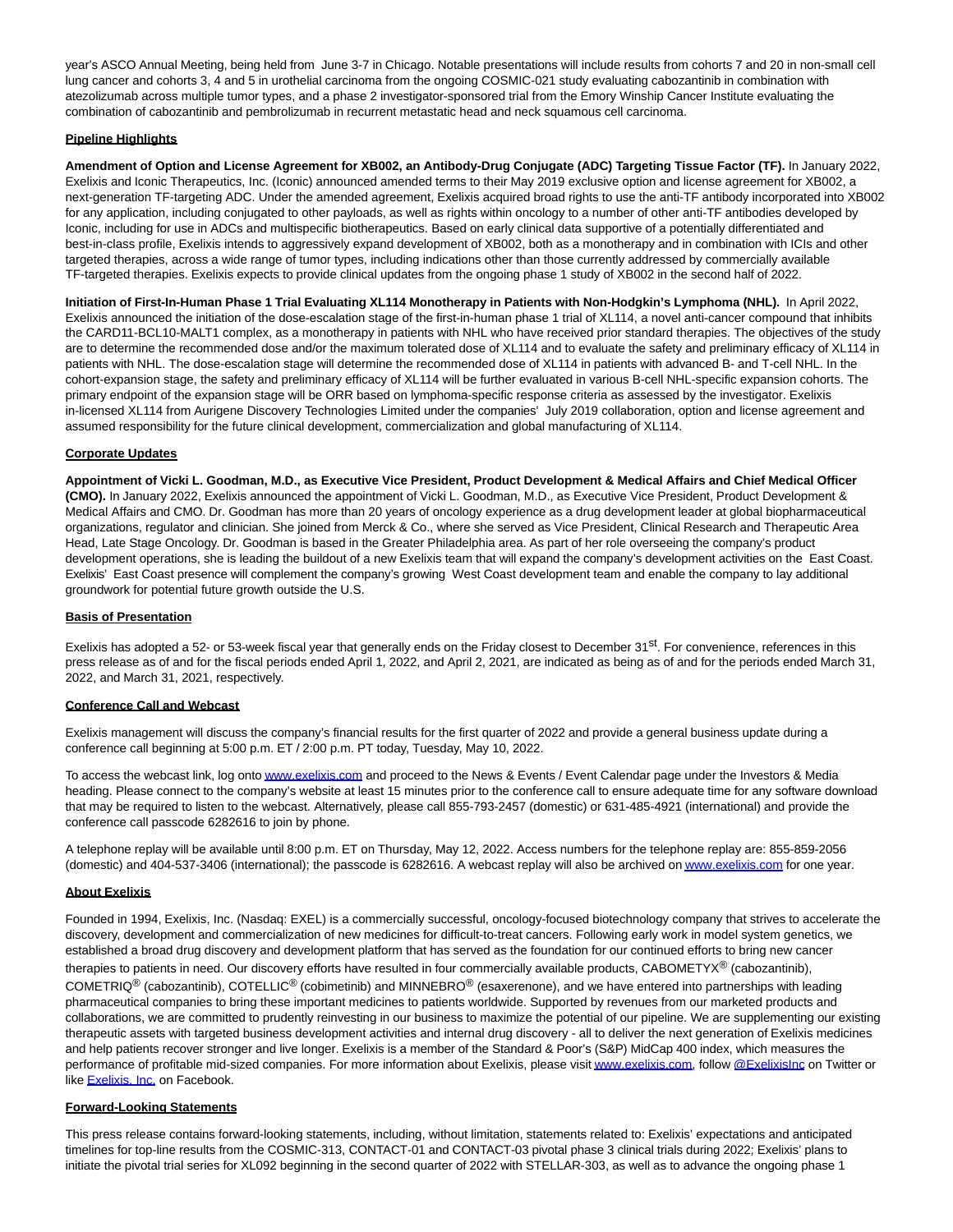studies of XL092, XB002 and XL102, and to present initial data from these trials later in 2022; Exelixis' 2022 financial guidance; Exelixis' planned cabozantinib presentations at the 2022 ASCO Annual Meeting; the potentially differentiated and best-in-class profile of XB002 and Exelixis' intention to aggressively expand development of XB002, both as a monotherapy and in combination with ICIs and other targeted therapies, into indications other than those currently addressed by commercially available TF-targeted therapies; Exelixis' clinical development plans for XL114; Exelixis' plans to expand its development activities on the East Coast and for potential future growth outside the U.S.; and Exelixis' plans to reinvest in its business to maximize the potential of the company's pipeline, including through targeted business development activities and internal drug discovery. Any statements that refer to expectations, projections or other characterizations of future events or circumstances are forward-looking statements and are based upon Exelixis' current plans, assumptions, beliefs, expectations, estimates and projections. Forward-looking statements involve risks and uncertainties. Actual results and the timing of events could differ materially from those anticipated in the forward-looking statements as a result of these risks and uncertainties, which include, without limitation: the degree of market acceptance of CABOMETYX and other Exelixis products in the indications for which they are approved and in the territories where they are approved, and Exelixis' and its partners' ability to obtain or maintain coverage and reimbursement for these products; the effectiveness of CABOMETYX and other Exelixis products in comparison to competing products; the level of costs associated with Exelixis' commercialization, research and development, in-licensing or acquisition of product candidates, and other activities; Exelixis' ability to maintain and scale adequate sales, marketing, market access and product distribution capabilities for its products or to enter into and maintain agreements with third parties to do so; the availability of data at the referenced times; the potential failure of cabozantinib and other Exelixis product candidates, both alone and in combination with other therapies, to demonstrate safety and/or efficacy in clinical testing; uncertainties inherent in the drug discovery and product development process; Exelixis' dependence on its relationships with its collaboration partners, including their pursuit of regulatory approvals for partnered compounds in new indications, their adherence to their obligations under relevant collaboration agreements and the level of their investment in the resources necessary to complete clinical trials or successfully commercialize partnered compounds in the territories where they are approved; complexities and the unpredictability of the regulatory review and approval processes in the U.S. and elsewhere; Exelixis' continuing compliance with applicable legal and regulatory requirements; unexpected concerns that may arise as a result of the occurrence of adverse safety events or additional data analyses of clinical trials evaluating cabozantinib and other Exelixis products; Exelixis' dependence on third-party vendors for the development, manufacture and supply of its products and product candidates; Exelixis' ability to protect its intellectual property rights; market competition, including the potential for competitors to obtain approval for generic versions of Exelixis' marketed products; changes in economic and business conditions, including as a result of the COVID-19 pandemic and other global events; and other factors discussed under the caption "Risk Factors" in Exelixis' Annual Report on Form 10-K filed with the Securities and Exchange Commission (SEC) on February 18, 2022, and in Exelixis' future filings with the SEC, including, without limitation, Exelixis' Quarterly Report on Form 10-Q expected to be filed with the SEC on May 10, 2022. All forward-looking statements in this press release are based on information available to Exelixis as of the date of this press release, and Exelixis undertakes no obligation to update or revise any forward-looking statements contained herein, except as required by law.

Exelixis, the Exelixis logo, CABOMETYX and COMETRIQ are registered trademarks of Exelixis, Inc.

COTELLIC is a registered trademark of Genentech, Inc.

MINNEBRO is a registered trademark of Daiichi Sankyo Company, Limited.

OPDIVO is a registered trademark of Bristol-Myers Squibb Company.

## **EXELIXIS, INC. CONDENSED CONSOLIDATED STATEMENTS OF INCOME**

(in thousands, except per share amounts) (unaudited)

|                                             | Three Months Ended March 31, |         |  |
|---------------------------------------------|------------------------------|---------|--|
|                                             | 2022                         | 2021    |  |
| Revenues:                                   |                              |         |  |
| Net product revenues                        | \$<br>310,298<br>\$          | 227,212 |  |
| License revenues                            | 32,067                       | 27,528  |  |
| Collaboration services revenues             | 13,615                       | 15,490  |  |
| <b>Total revenues</b>                       | 355,980                      | 270,230 |  |
| Operating expenses:                         |                              |         |  |
| Cost of goods sold                          | 13,203                       | 13,198  |  |
| Research and development                    | 156,671                      | 159,288 |  |
| Selling, general and administrative         | 102,863                      | 102,351 |  |
| Total operating expenses                    | 272,737                      | 274,837 |  |
| Income (loss) from operations               | 83,243                       | (4,607) |  |
| Interest income                             | 1,822                        | 2,682   |  |
| Other income (expense), net                 | 164                          | (90)    |  |
| Income (loss) before income taxes           | 85,229                       | (2,015) |  |
| Provision for (benefit from) income taxes   | 16,656                       | (3,616) |  |
| Net income                                  | \$<br>68,573<br>\$           | 1,601   |  |
| Net income per share:                       |                              |         |  |
| Basic                                       | \$<br>0.21<br>\$             | 0.01    |  |
| <b>Diluted</b>                              | \$<br>\$<br>0.21             | 0.00    |  |
| Weighted-average common shares outstanding: |                              |         |  |
| Basic                                       | 319,582                      | 312,473 |  |
| <b>Diluted</b>                              | 323,289                      | 321,287 |  |